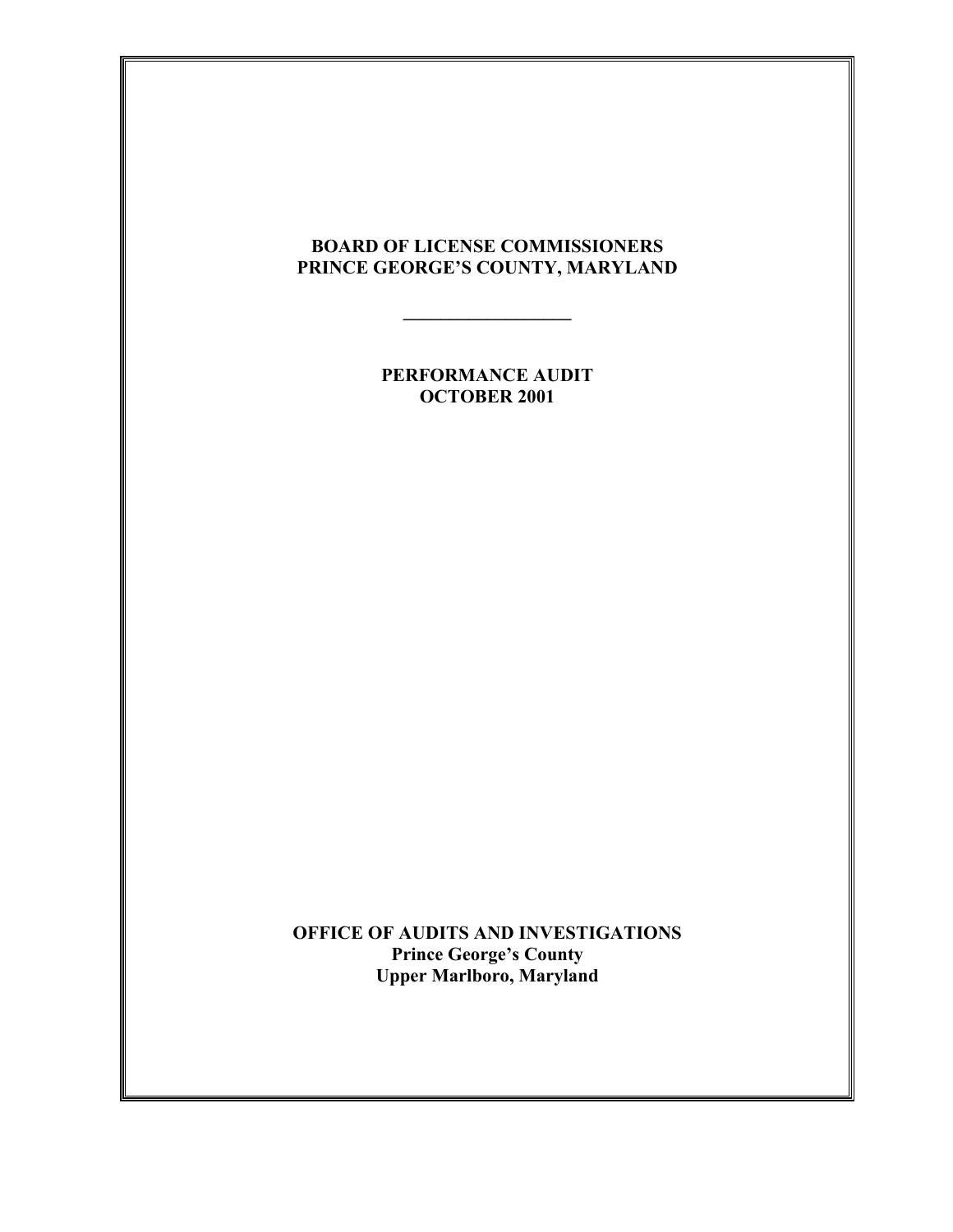# **TABLE OF CONTENTS**

# **PAGE**

| Letter of Transmittal                                        |               |
|--------------------------------------------------------------|---------------|
| Summary of Performance Audit                                 |               |
|                                                              |               |
| Response to Board of License Commissioners Performance Audit | <sup>18</sup> |
|                                                              |               |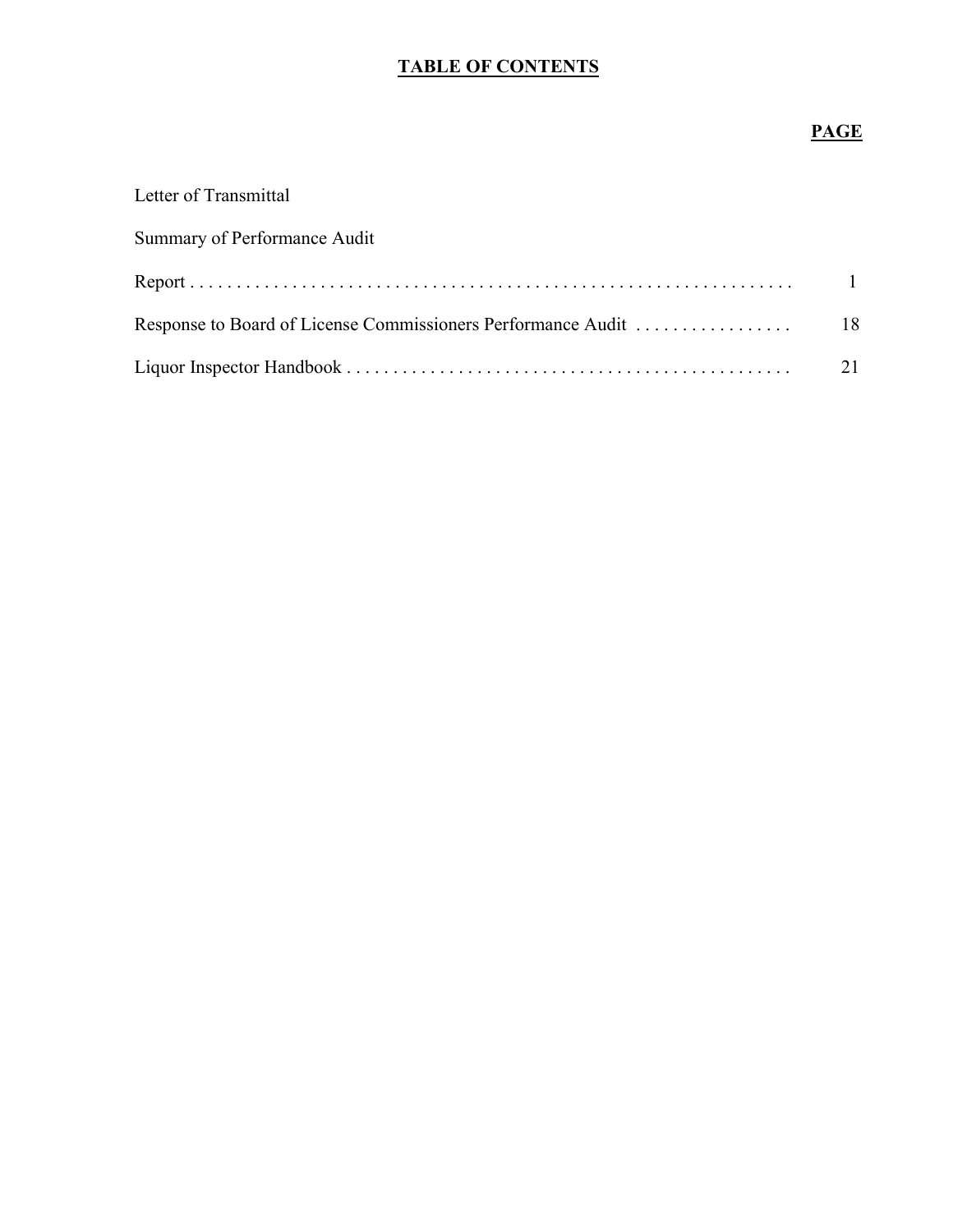### BOARD OF LICENSE COMMISSIONERS

### SUMMARY OF PERFORMANCE AUDIT

#### OCTOBER 2001

The Office of Audits and Investigations performed an audit of the Board of License Commissioners (BOLC) in accordance with the County Charter. In the performance of our audit we: (i) assessed the adequacy of the system of management controls over licenses granted, license fees collected, and the inspection process, (ii) assessed whether licenses were issued and renewed in accordance with State laws and the BOLCs rules and regulations, (iii) assessed how effectively the inspection process is carried out and how violations are handled, (iv) identified factors inhibiting satisfactory performance in these areas, and the effects or potential effects of continued unsatisfactory performance, and (v) recommended corrective action where needed.

The Board of License Commissioners effectively records and monitors agency receipts, complies with State laws and BOLCs rules and regulations in granting liquor licenses, and processes violations in accordance with established regulations. However, we identified several opportunities for improvement in various areas within the BOLCs operations. The areas addressed in our report are:

- Written procedures were lacking in important areas such as conducting the liquor inspection and reporting inspection results and visits.
- Independent reconciliations related to collections, deposits, licenses issued, and County financial records, are not being performed.
- There is inadequate segregation of duties between the collection of license fees and license recordkeeping.
- License fees collected are not adequately safeguarded internally.
- Deposits of receipts are not being made timely and in accordance with the agency's Revenue Collection Procedure.
- Inspection records and records of complaints received from citizens are not maintained for an adequate length of time.

We wish to thank the Board of License Commissioners for its assistance and cooperation. We are available to provide assistance in implementing the recommendations contained in this report, or in any other area where the agency may have concerns or questions.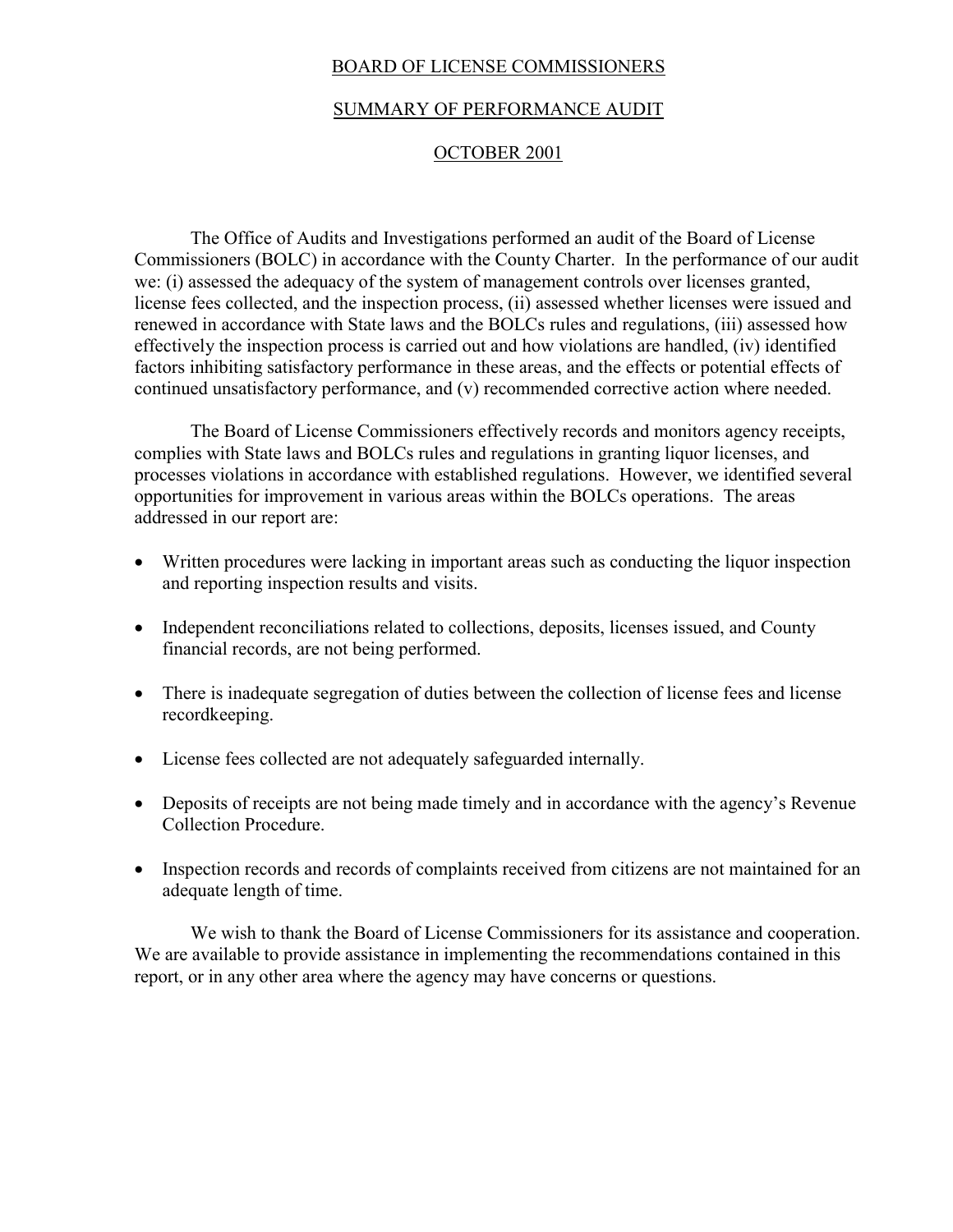#### **BOARD OF LICENSE COMMISSIONERS**

#### **PERFORMANCE AUDIT**

#### **BACKGROUND**

The Prince George's County Board of License Commissioners consists of five members appointed by the Governor under the provisions of Section 15-101 of Article 2B of the Annotated Code of Maryland. The Board serves a quasi-judicial function in administering and enforcing the Alcoholic Beverage Laws of the State of Maryland and the Rules and Regulations of the Board of License Commissioners for Prince George's County, Maryland.

The stated mission of the Board of License Commissioners is to serve the citizens and the licensees of Prince George's County, Maryland, in all areas regarding the regulating, controlling, distribution, retailing, and the awareness and consequences of alcoholic beverages.

The Board's responsibilities include the approval or denial of applications for new alcoholic beverage licenses and transfers of location and/or assignments of licenses. The Board is responsible for the issuance of Special One-Day licenses and Sunday On Sale Permits. In addition, the Board reviews the annual renewal of all alcoholic beverage licenses. The Board also takes disciplinary action for violations of the laws and regulations, through the imposition of fines, suspensions, or revocation of licenses. The Board directs the inspections of all licensed premises, including inspections conducted on a routine basis, and special inspections.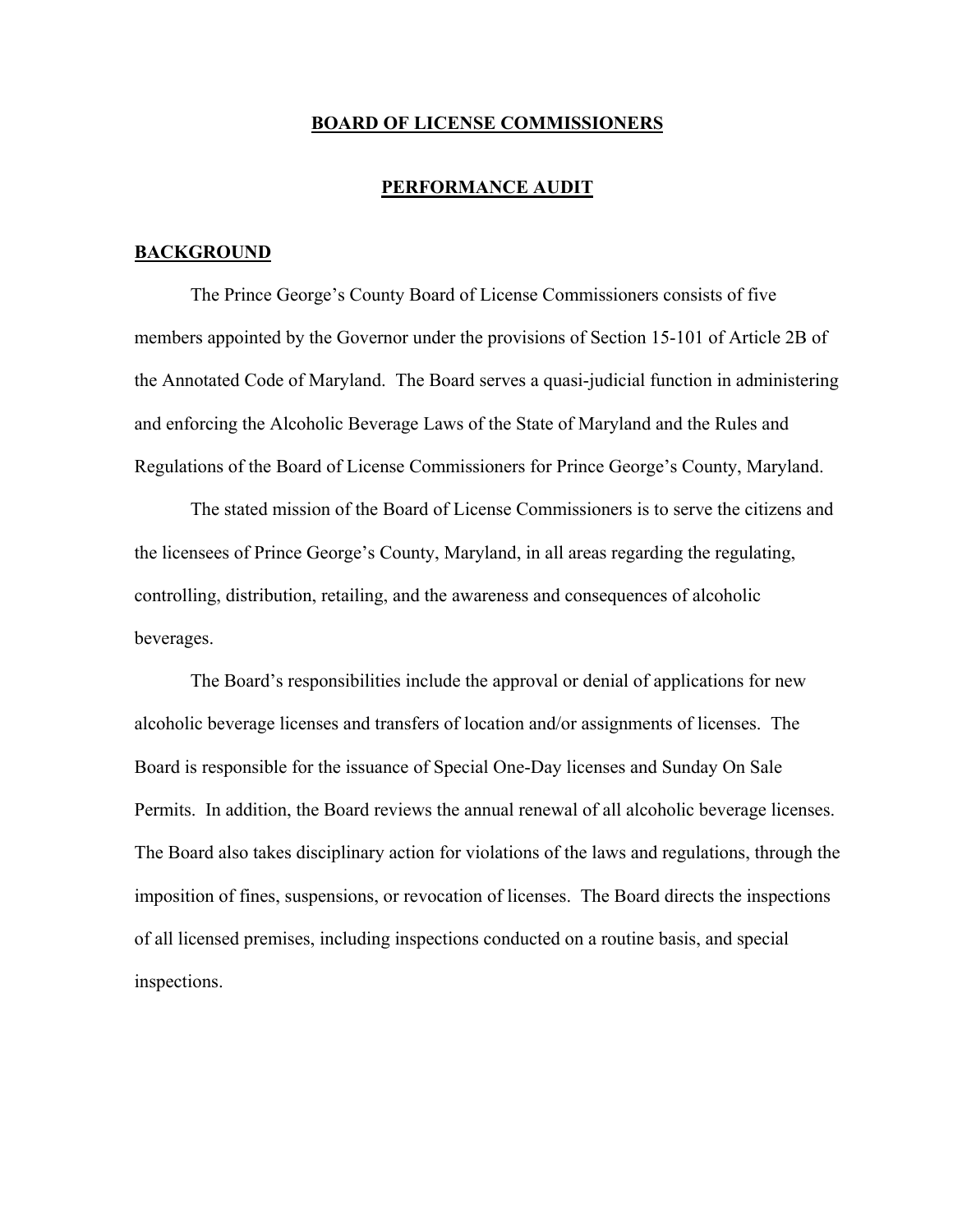### **OBJECTIVES, SCOPE, AND METHODOLOGY**

Our objectives were to (i) assess the adequacy of the system of management controls over licenses granted, license fees collected, and the inspection process, (ii) assess whether licenses issued/renewed were done in accordance with State laws and the BOLCs rules and regulations, (iii) assess how effectively the inspection process is carried out and how violations are handled, (iv) identify factors inhibiting satisfactory performance in these areas, and the effect or potential effect of continued unsatisfactory performance, and (v) recommend corrective action where needed.

The criteria used to evaluate the audit evidence gathered include:

- ♦ The Board of License Commissioners' Revenue Collection Procedure, Effective August 6, 1990;
- ♦ Governmental Accounting, Auditing, and Financial Reporting, published by the Government Finance Officers Association (ISBN 0-89125-219-3);
- ♦ The United States General Accounting Office standards for internal control publication (GAO/AIMD-00-21.3.1).

Our audit included interviews with BOLCs key personnel; observation of staff

performing their duties; and detailed tests including:

- ♦ Comparing license receipts to amount deposited;
- ♦ Comparing timing of receipts to deposits;
- ♦ Verifying if reconciliation is being done between receipts, deposits, amounts recorded, and value of licenses issued;
- ♦ Comparing if procedures taken before granting licenses are consistent with the required rules and regulations;
- ♦ Determining how frequently liquor inspectors visit licensed establishments;
- ♦ Determining the type and frequency of training received by liquor inspectors.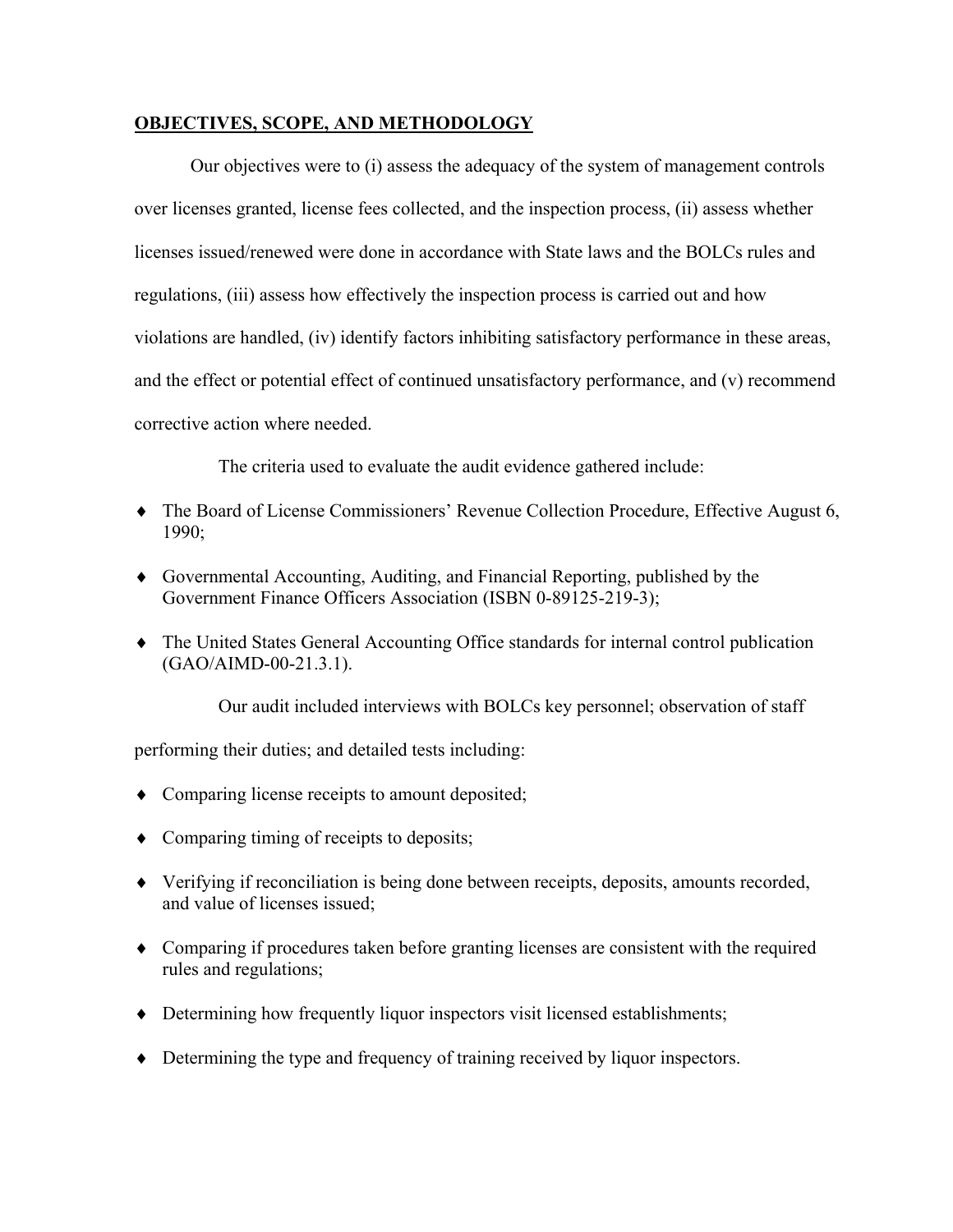#### **FINDINGS AND RECOMMENDATIONS**

#### Lack of Written Procedures

During our discussions with various agency staff, and a review of information provided by the agency, we found that the agency's inspection activity did not have written procedures in place to direct the critical functions of that activity. Written procedures were lacking in important areas such as conducting the liquor inspection and reporting inspection results and visits.

The Government Finance Officers Association publishes "Governmental Accounting, Auditing, and Financial Reporting (GAAFR)," often referred to as the "Blue Book." In the latest edition of this publication – copyrighted in 2001 – the Blue Book addresses the need for good written procedures. It states that:

> "A well-designed … policies and procedures manual clearly outlines the specific authority and responsibility of individual employees, thus providing the foundation essential for establishing employee accountability." "In addition, [a] … policies and procedures manual lessens the threat to continuity posed by employee turnover."

The General Accounting Office (GAO) periodically issues publications pertaining

to professional standards and generally accepted practices within the government

environment. In its publication on standards for internal controls (GAO/AIMD-00-21.3.1) it

states that:

"Internal control and all transactions and other significant events need to be clearly documented, and the documentation should be readily available for examination. The documentation should appear in management directives, administrative policies, or operating manuals and may be in paper or electronic form. All documentation and records should be properly managed and maintained."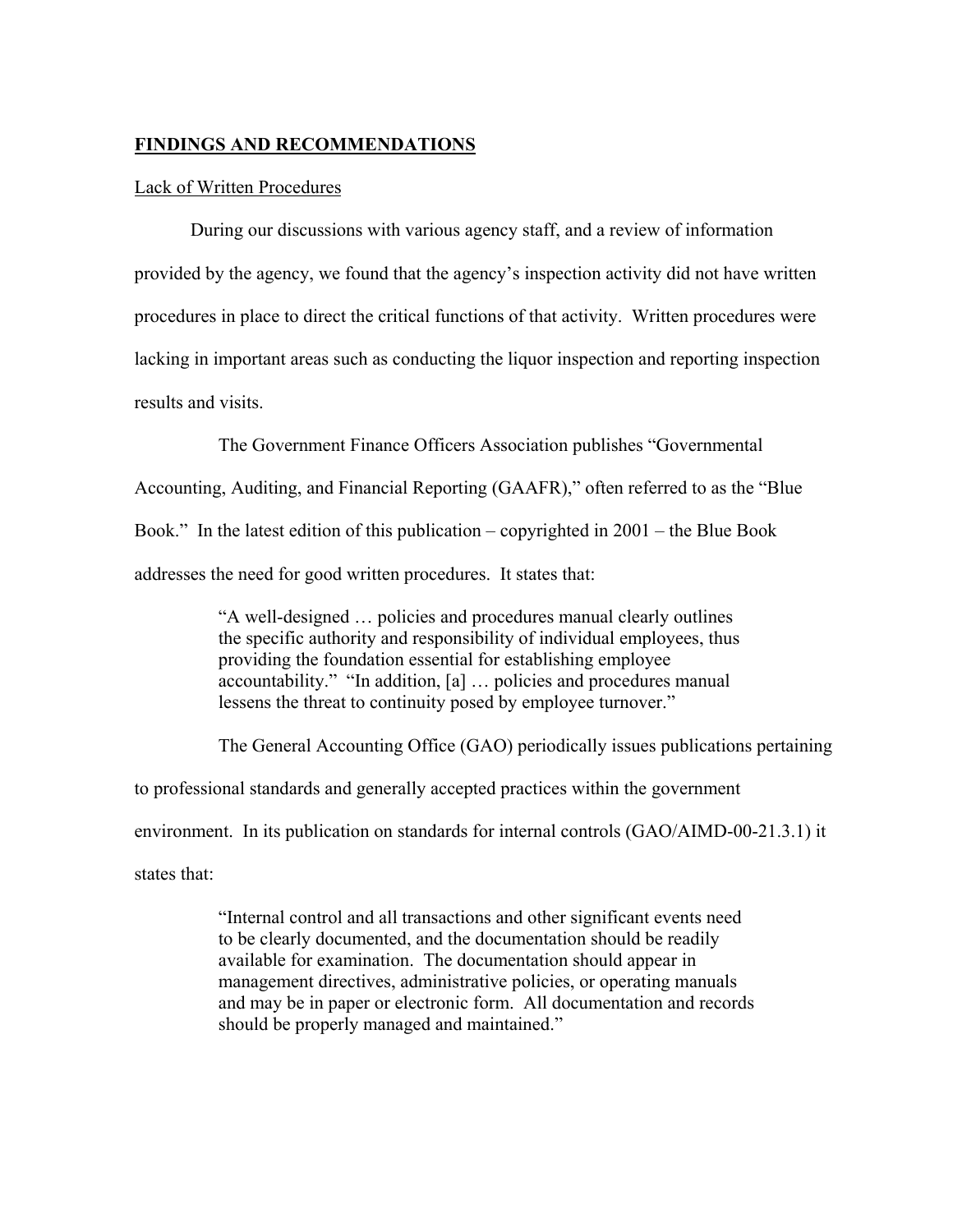Written procedures serve as a reference tool for employees seeking guidance on the proper handling of less frequently encountered transactions and situations. The failure to establish written procedures to guide inspectors during their inspection beat, may result in inspectors carrying out procedures that do not adequately address the agency's objectives for that activity, and may also result in procedures being applied inconsistently by the different inspectors. Inspectors may not visit licensees as frequently as they should and may not be adequately reporting their inspection activity. In addition, without written guidance, the inspectors may not be responding consistently to a discovered violation on the part of a licensee.

Although the department had a detailed position description for their staff inspectors that describes their responsibility, written procedures on how staff should accomplish these responsibilities are necessary to ensure that the inspection activity effectively achieves its objectives. We noted that management is not aware of the need to provide adequate written procedures to guide their employees in carrying out their duties. As a result, there is less assurance that staff is adhering to management's intent when carrying out this activity.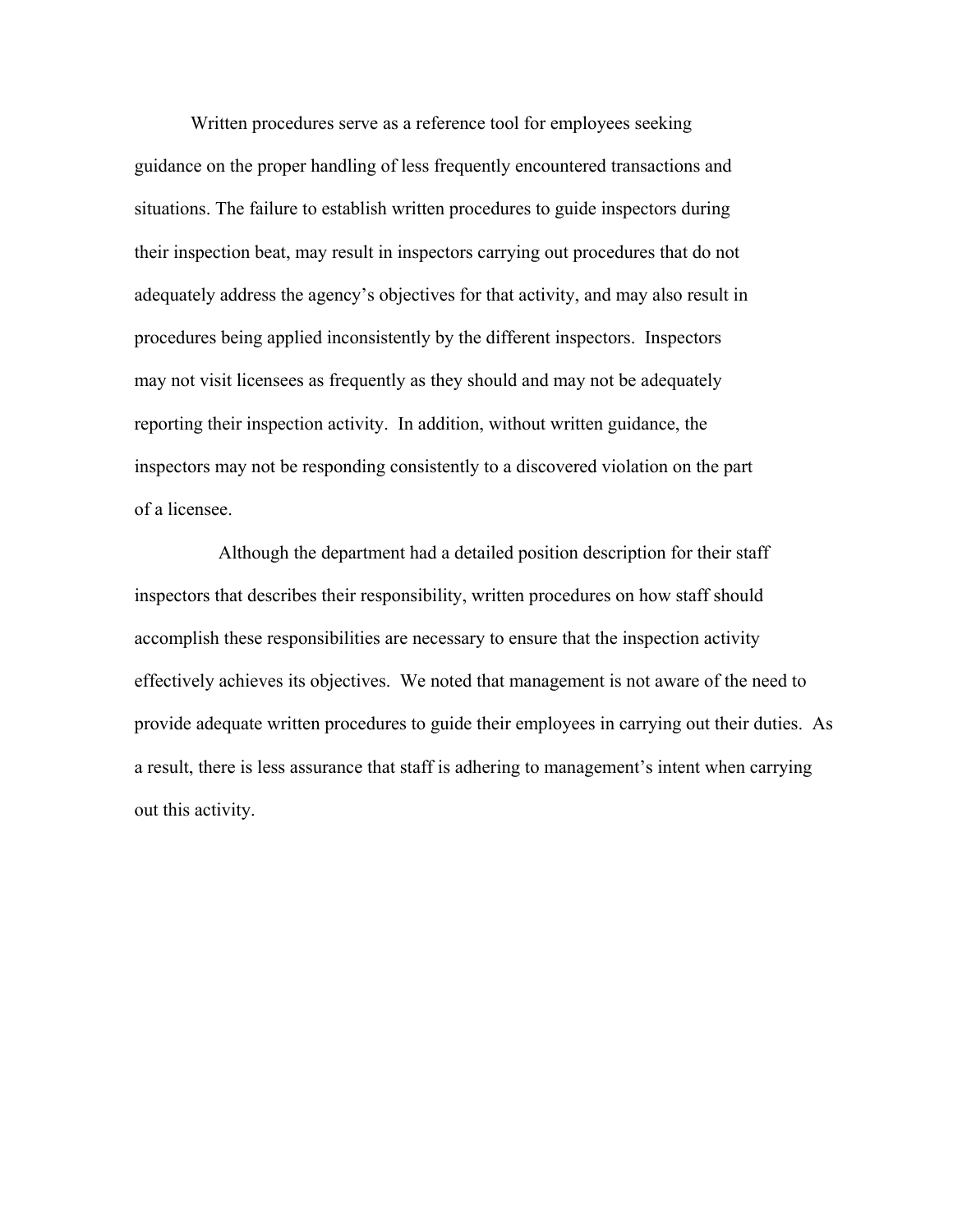### **Recommendation**

**1. We recommend that the Chairman of the Board of License Commissioners develop and implement written procedures that set forth the agency's desired approach for conducting its' liquor inspection activity. These procedures should clearly describe what is expected from each liquor inspector when conducting their liquor inspection duties, including the minimum amount of visits that each licensee should have during a given period (i.e., monthly). The procedures should also clearly describe or reference guidelines to be followed if violations of the County's liquor laws and regulations are discovered.**

### Inadequate Reconciliation of Collections

During our examination, we noted that the Board of License Commissioners'

staff was not performing independent reconciliations between collections recorded in the

logbook to the amount deposited with the bank; total collections to the number and type of

licenses issued; and agency transmittals to the amount recorded in the County's financial

system, for the period of our review.

The Revenue Collection Procedure for the Board of License Commissioners,

effective August 6, 1990, states that:

"Additionally, the collection and documentation of revenues is reconciled by the Deputy Chief Liquor Inspector on a monthly basis. The Board of License Commissioners Monthly Reconciliation of Revenues is presented by the Inspection Staff to the Board of License Commissioners in Executive Session for their review. The Chairman signs off on this report monthly."

The BOLC was unable to provide us with evidence of the performance of periodic reconciliations and of its presentation to the Board. We discussed the lack of reconciliation procedures with staff and were informed that the reconciliations were not being performed because of a lack of adequate staffing. All staff in the administrative function is involved in the collection process and the license issuance process. Therefore, they cannot conduct an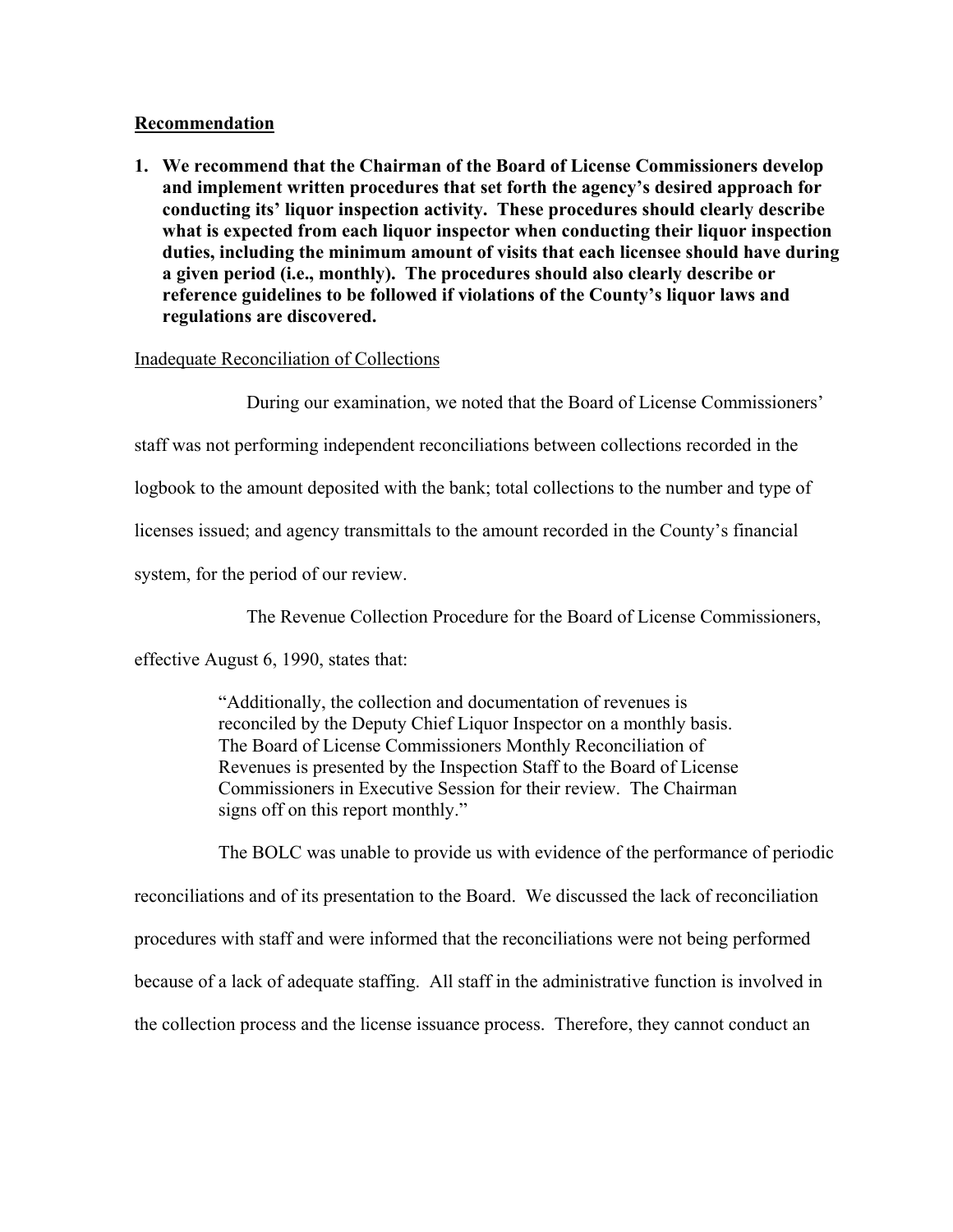independent reconciliation of the activities in the above processes. However, we noted that their procedures call for the Inspection staff to perform reconciliations.

A failure to conduct periodic reconciliations in the above areas may cause errors or irregularities within the collection, recording, and license issuance process to go undetected. This effort has been overlooked due to the Commissions concentration on other immediate needs.

### **Recommendation**

**2. We recommend that the Chairman of the Board of License Commissioners direct staff to comply with their Revenue Collection Procedure and ensure that monthly reconciliations are performed and presented to the Board. The Commissioners should determine if there is a need for additional staffing and/or reassign duties among existing staff in order to comply with agency procedures and good internal control practices.**

### Segregation of Duties

The Board of License Commissioners does not maintain adequate segregation of duties between the collection of license fees and the recordkeeping of the licenses associated with those fees. At certain times, the same person who collects the payments for a license renewal is the same person who issues the license and updates the license records, indicating that the licensee is paid-up and current.

Further, there is no proper segregation of duties between the staff involved in the

collection of receipts and the staff that prepares transmittal records for data entry.

In its publication on standards for internal controls (GAO/AIMD-00.21.3.1) the

GAO states that: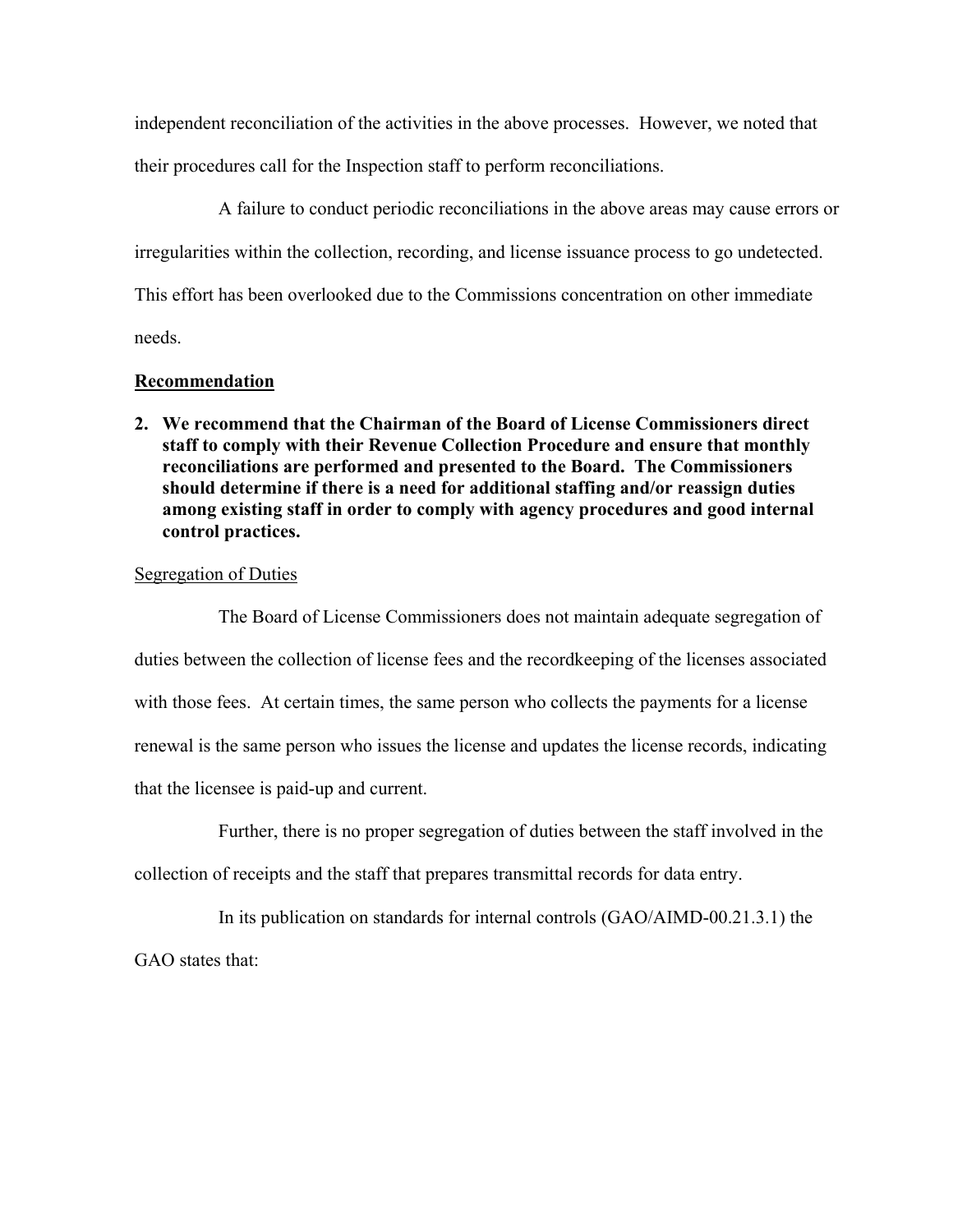"Key duties and responsibilities need to be divided or segregated among different people to reduce the risk of error or fraud. This should include separating the responsibilities for authorizing transactions, processing and recording them, reviewing the transactions, and handling any related assets. No one individual should control all key aspects of a transaction or event."

Additionally, the BOLCs Revenue Collection Procedure, item 13, indicates that an

Administrative Aide, separate and apart from the one(s) who collects monies, issues receipts,

and records entries in the logbook, should be responsible for preparing and issuing all

alcoholic beverage licenses.

In order for the BOLC to lessen the possibility for intentional and unintentional

misstatements, a careful adherence to the segregation of staff responsibilities should be

observed.

Because of staffing shortages, in particular the lack of an Administrator at the time

of our testwork, some of these issues are being overlooked.

### **Recommendation**

**3. We recommend that the Board of License Commissioners adhere to their existing written procedures and ensure that conflicting duties are properly segregated. We further recommend that the Commissioners fill the Administrator position as quickly as possible.**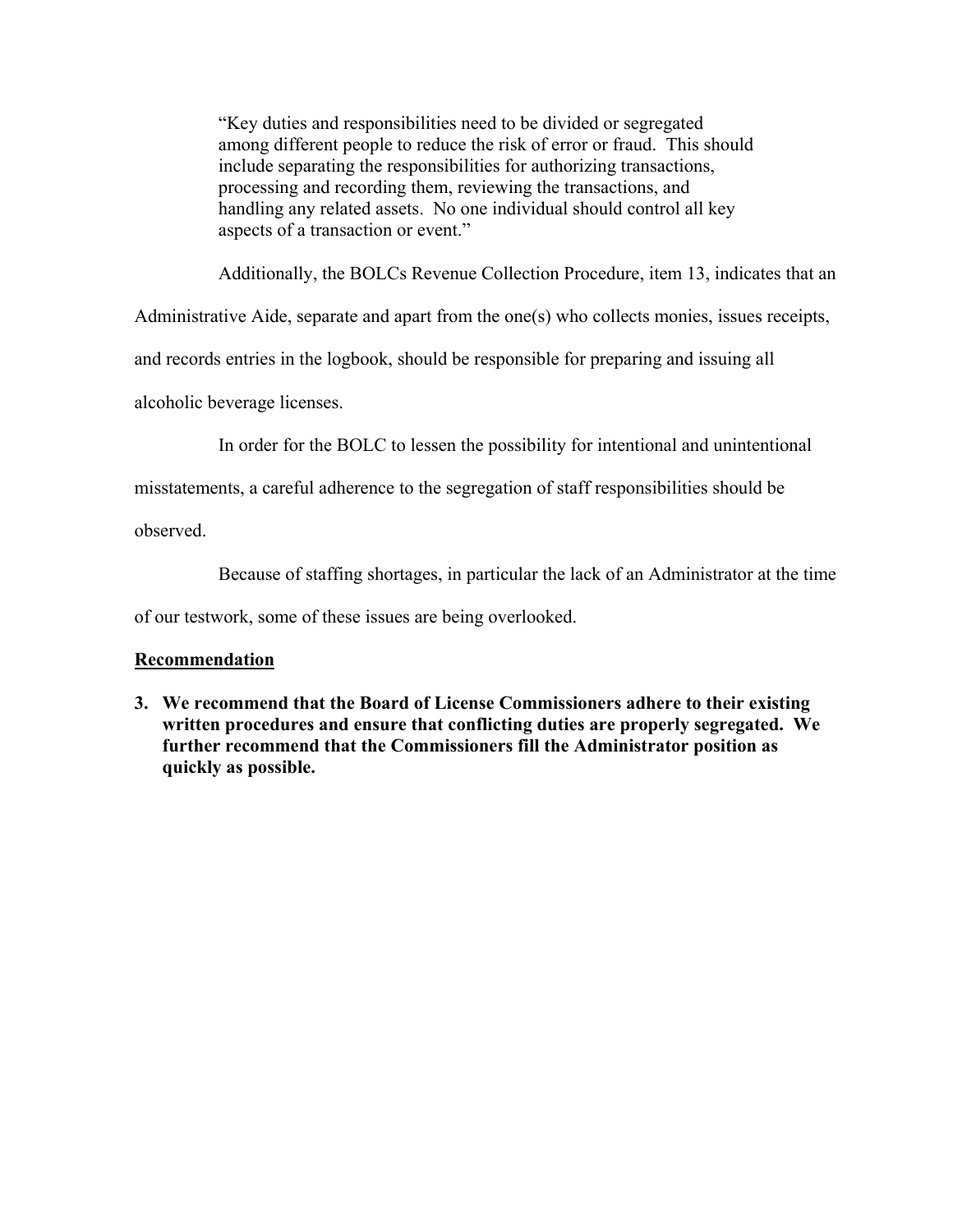#### Inadequate Safeguarding of Assets

During our audit, we determined that the BOLC is not adequately safeguarding fees collected from license applicants.

In its publication on standards for internal controls (GAO/AIMD-00-21.3.1) the GAO states that:

> "An agency must establish physical control to secure and safeguard vulnerable assets. Examples include security for and limited access such as cash, securities, inventories, and equipment that might be vulnerable to risk of loss or unauthorized use. Such assets should be periodically counted and compared to control records."

Through our discussions with agency staff, and reinforced by our own observation,

we learned that the receipts collected by the BOLC were secured in a filing cabinet. The staff informed us that the filing cabinet was locked, and the key for that cabinet was stored in another filing cabinet, which was also locked. It is our belief, however, that a filing cabinet can be easily compromised, and does not provide adequate protection to monetary assets. Further, during the agency's license renewal season, large amounts of receipts are handled daily by the agency. A filing cabinet, though locked, does not provide adequate security to these receipts; they become susceptible to theft, as well as other environmental hazards. This condition is exacerbated by the untimely bank deposits condition discussed below.

### **Recommendation**

**4. We recommend that the Board of License Commissioners purchase a safe that can protect the County's monetary assets from theft, fire, and other foreseeable hazards. Access to this safe should be limited to as few people as necessary.**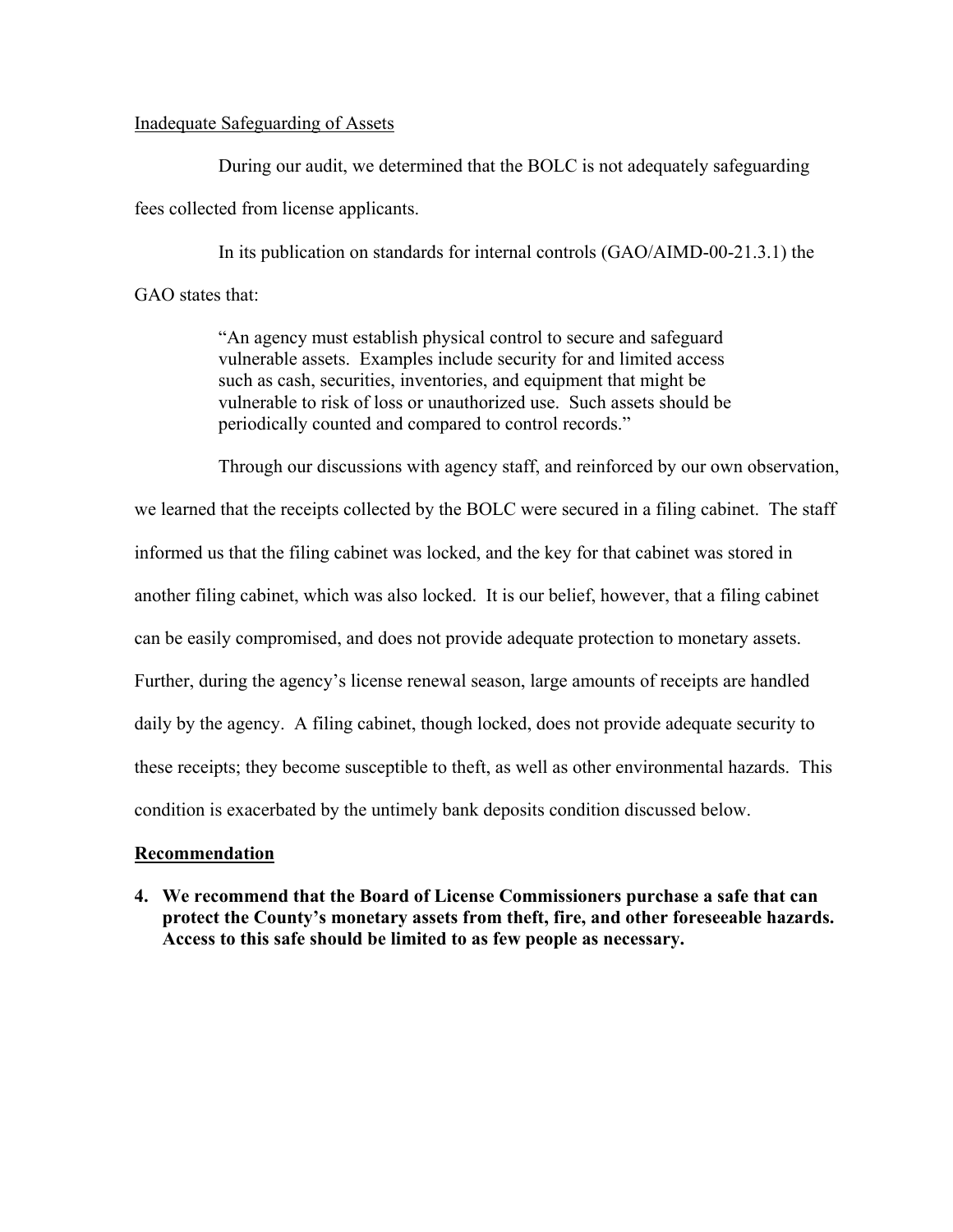#### Untimely Bank Deposits

During our examination, we determined that deposits of receipts in excess of \$100 were not being made with the frequency required by the agency's Revenue Collection Procedure.

The agency's Revenue Collection Procedure, approved by the Office of Finance on February 22, 1991, sets forth the following requirements pertaining to frequency of BOLC deposits:

> "A deposit will be made to the local bank on Monday, Wednesday, and Friday of each week if funds are more than \$100. Additionally, monies will be remitted to the bank on the last business day of the month. It further states that if funds are less than \$100, they will be transmitted to the bank once a week."

During our discussions with staff, they informed us that deposits are usually made

once a week during their renewal period. They further informed us that the frequency of

deposits is not really altered for large sums. This proved to be true during our testwork as we

discovered many instances where receipt totals in excess of \$100 were not deposited as

prescribed by the agency's written procedure.

If receipts are not deposited on a timely basis, it results in interest income being

lost to the County, and also makes receipts more susceptible to theft, due in part to the

inadequate safeguarding of assets condition discussed above.

### **Recommendation**

**5. We recommend that the Board of License Commissioners comply with their existing written procedure and deposit receipts with the required frequency set forth in the procedure.**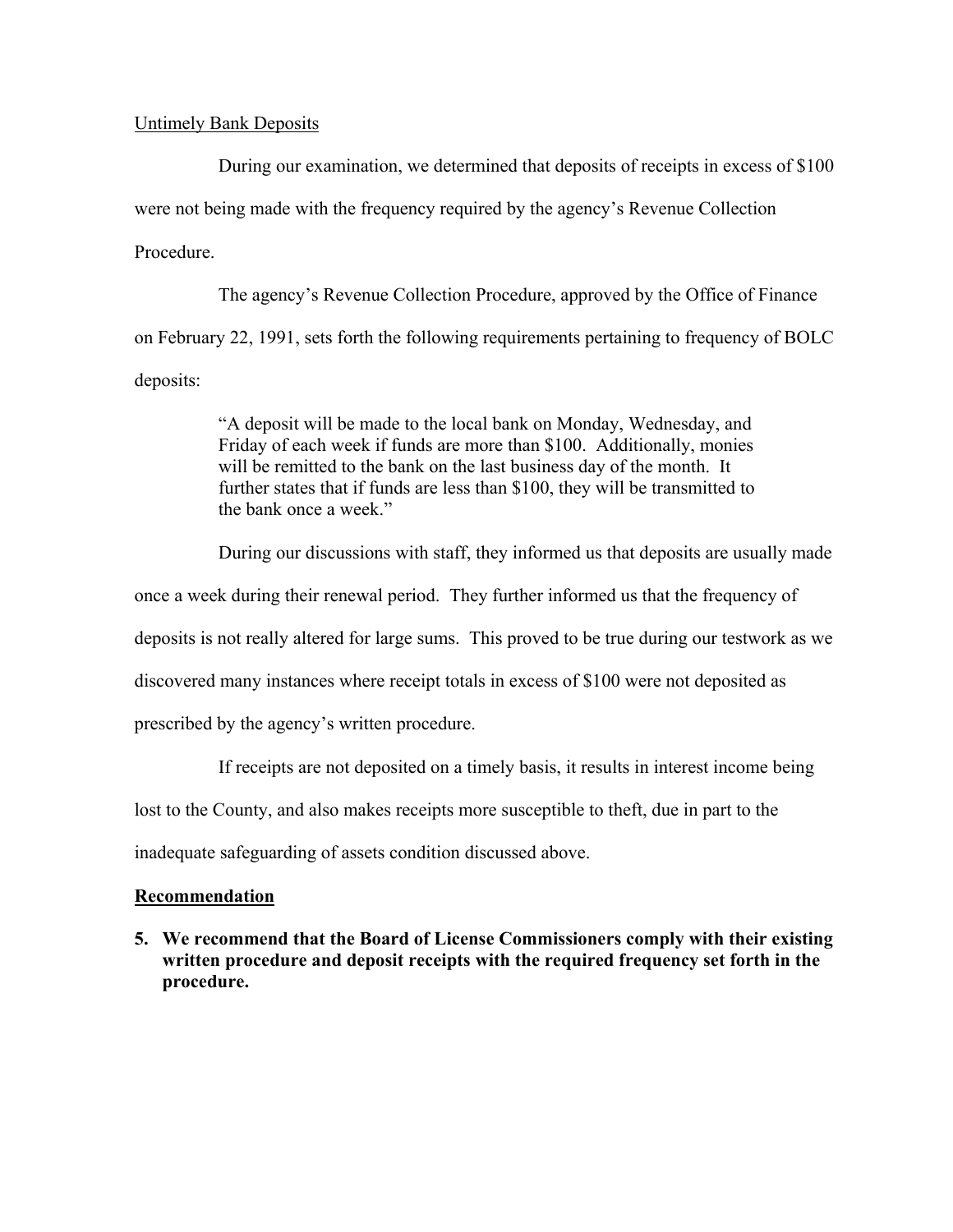#### Professional Development Recordkeeping

The BOLC does not maintain adequate individual records of the annual training received by their liquor inspectors.

Prudent organization practice involves the maintaining of adequate records to document essential activities of an organization. The records of significant activity should be properly maintained and available for examination in order to ensure an adequate level of accountability.

During our audit, we attempted to verify if liquor inspectors were receiving a sufficient level of training that would strengthen and maintain their ability to effectively carry-out their inspection responsibility, thereby ensuring that the agency accomplished that aspect of its mission. However, we were not able to review any such documentation, because it was not maintained on file by the agency. The Board's staff informed us that the inspectors are afforded the opportunity of basic internal training and two to four annual training programs sponsored by the Maryland State Police and the Maryland Alcohol Licensing Beverage Association.

Without proper documentation of training, it is difficult to ascertain the annual hours of training received by liquor inspectors, and it hinders accountability in this important area. If inspectors are not receiving an adequate amount of training, it reduces their effectiveness thereby jeopardizing the agency's ability to effectively accomplish its mission.

#### **Recommendation**

**6. We recommend that the Board of License Commissioners set up a formal procedure pertaining to required training for their liquor inspectors, and a requirement that evidence of training be maintained for at least two years. This evidence may take the form of training registration forms and certificates of completion.**